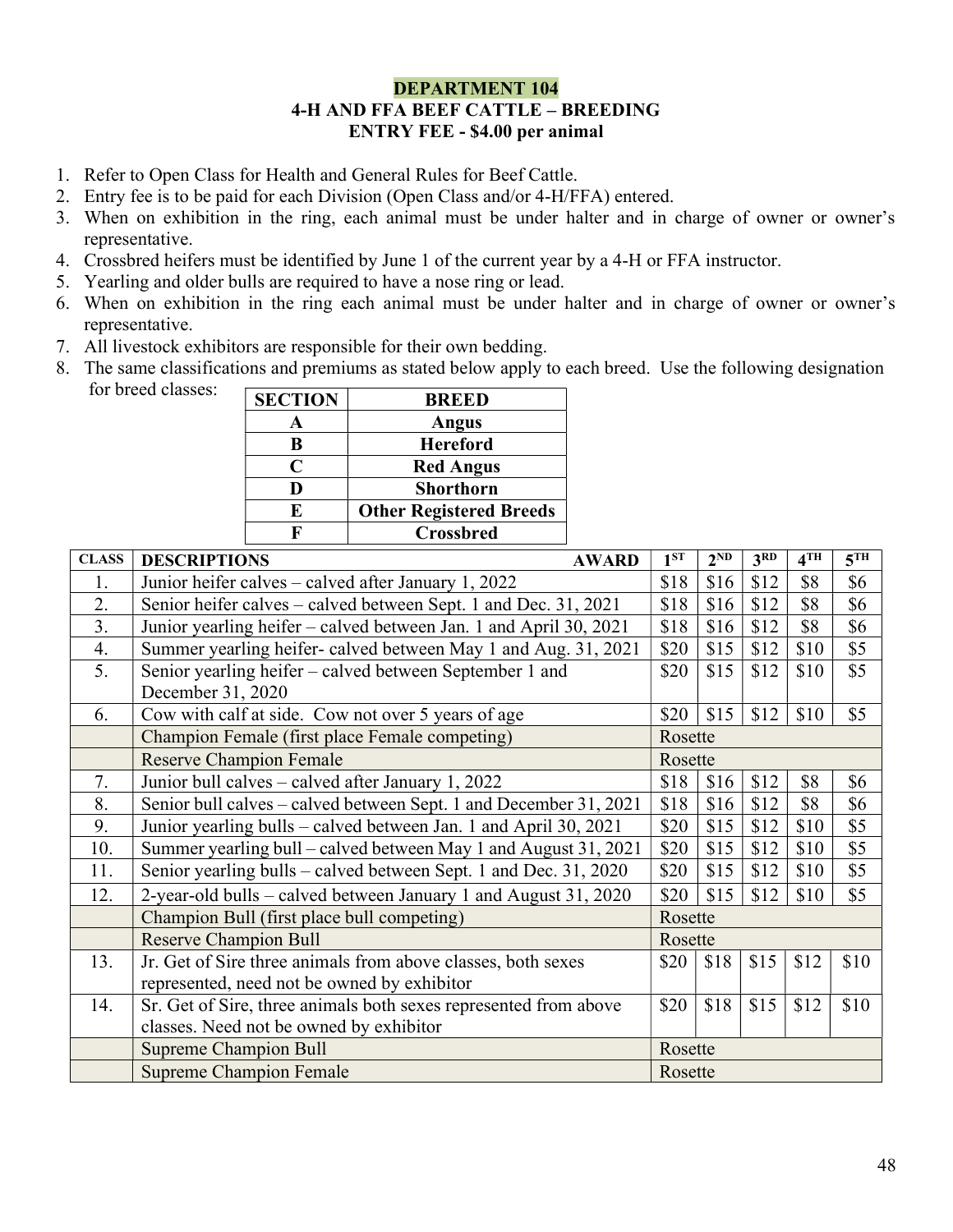## DEPARTMENT 104 SECTION G 4-H AND FFA BREEDING BEEF SHOWMANSHIP

|              |                             | <b>AWARD</b> | 1ST     | 2ND | 3RD | $\boldsymbol{A}$ TH | $5$ TH |
|--------------|-----------------------------|--------------|---------|-----|-----|---------------------|--------|
| <b>CLASS</b> | <b>DESCRIPTIONS</b>         |              | \$1     |     | \$9 |                     |        |
|              | Showmanship 8-13 yrs. old   |              |         |     |     |                     |        |
|              | Showmanship 14 yrs. & older |              |         |     |     |                     |        |
|              | <b>Champion Showman</b>     |              | Rosette |     |     |                     |        |
|              | Reserve Champion Showman    |              | Rosette |     |     |                     |        |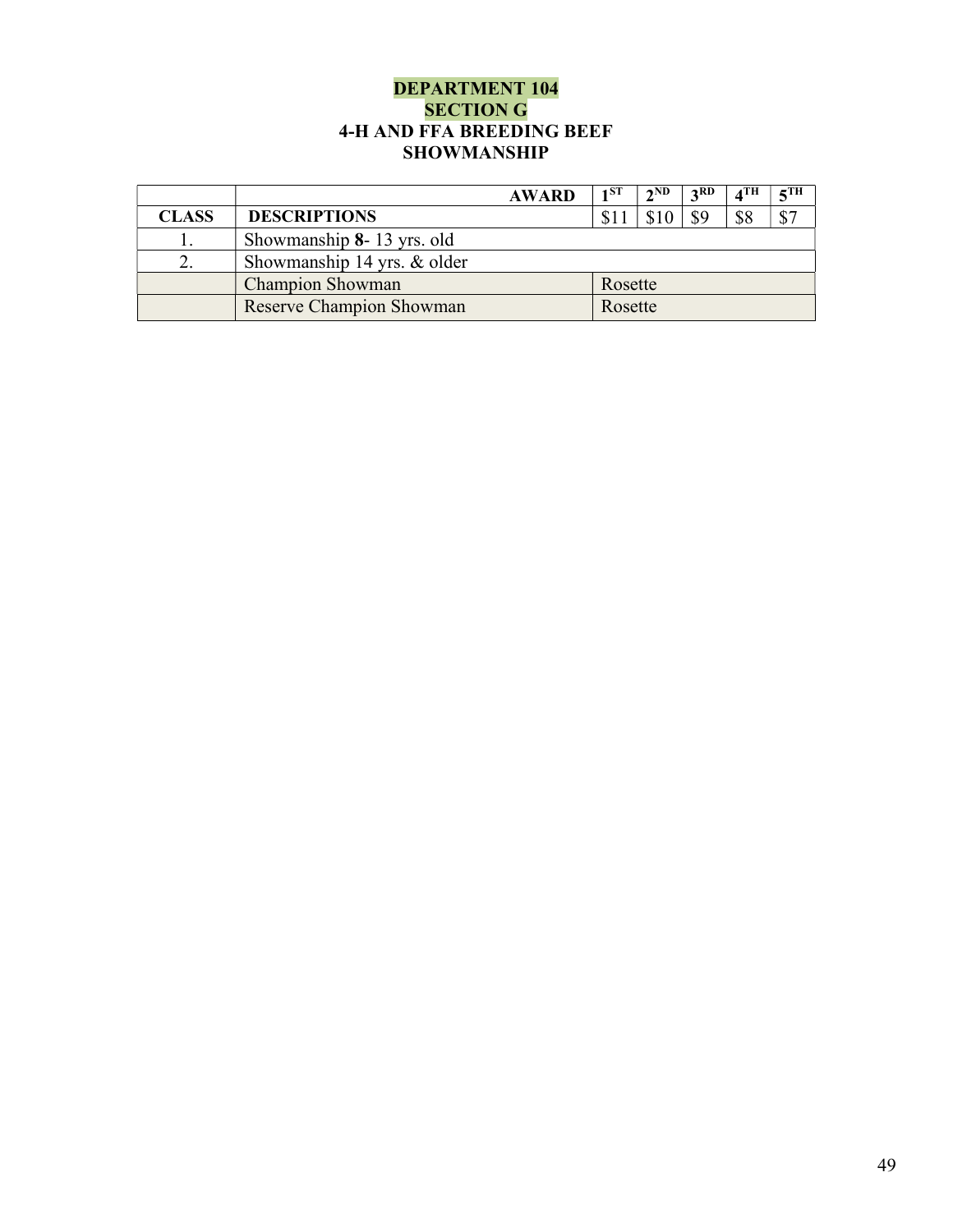# DEPARTMENT 105 4-H AND FFA BEEF CATTLE

Limited to two entries per exhibitor

- 1. Refer to Open Class for Health and General Rules for Beef Cattle.
	- a. For cattle exhibition, a Certificate of Veterinary Inspection issued within the 30 days prior to the opening day of the fair is required.
	- b. Individual official animal identification is required. Official ID is given by 4-H personnel in the form of a plastic tag.
- 2. Beef steer or heifer shall be free of infectious and transmissible diseases.
- 3. Original animal registration papers will be checked prior to the show. For show purposes, a breed registration ear tag may be used for identification and the animal is accompanied by the registration certificate; or a breed registration ear tag may also be used if accompanied by the registration certificate.
- 4. Yearling and older bulls are required to have a nose ring or lead.
- 5. All steers must be under control and able to be handled by the exhibitor to a level considered safe by a panel of representatives of the Penn State Extension, Jr Livestock Committee, and a Fair Board Representative. If deemed unsafe, the animal will not be permitted to show or to be sold through the Jr Livestock Sale and maybe asked to be removed from the grounds.
- 6. Minimum weight 1000 lbs.
- 7. Market Beef will be shown in weight classes to be determined following weigh-in and the number of entries.
- 8. All livestock exhibitors are responsible for their own bedding.
- 9. Project animals may be steer or heifers, both will compete in the same classes and for the same Championship.
- 10. All heifers showing in the Market (Section A) or Carcass Beef Project (Section D) must on their Vet Health Papers that state that they have been examined within 45 days of the starting date of the Westmoreland Fair and have been found to be not bred. Date of examination and vet performing must be listed. If this statement is not recorded the animal will not be allowed to show.
- 11. Heifers cannot be shown in both the breeding and market shows.
- 12. Prospect Steer need to be castrated and fully healed at the time of exhibition. No swelling, signs of decay, trauma, drainage allowed, etc.
- 13. Prospect Steer three months of age and older are required to have had a rabies shot
- 14. A Prospect Steer may be shown in the Market Steer Showmanship. Please see Section B for more entry information

#### SECTION AA PROSPECT STEER-NEW ENTRY FEE-\$4.00 per animal

|              | ЕРГІКІ ГЕЕ-94.00 реганицац     |                 |          |                 |                            |                 |  |  |  |  |  |
|--------------|--------------------------------|-----------------|----------|-----------------|----------------------------|-----------------|--|--|--|--|--|
|              | <b>AWARD</b>                   | 1 <sup>ST</sup> | $2^{ND}$ | 3 <sup>RD</sup> | $4^{\overline{\text{TH}}}$ | 5 <sup>TH</sup> |  |  |  |  |  |
| <b>CLASS</b> | <b>DESCRIPTIONS</b>            | \$16            | \$12     | \$10            | \$8                        | \$6             |  |  |  |  |  |
| 1.           | <b>Prospect Steer</b>          |                 |          |                 |                            |                 |  |  |  |  |  |
|              | <b>Lightweight Classes</b>     |                 |          |                 |                            |                 |  |  |  |  |  |
|              | ❖ Lightweight                  |                 |          |                 |                            |                 |  |  |  |  |  |
|              | ❖ Medium Lightweight           |                 |          |                 |                            |                 |  |  |  |  |  |
|              | ❖ Heavy Lightweight            |                 |          |                 |                            |                 |  |  |  |  |  |
|              | ❖ Champion Lightweight         | Ribbon          |          |                 |                            |                 |  |  |  |  |  |
|              | ❖ Reserve Champion Lightweight | Ribbon          |          |                 |                            |                 |  |  |  |  |  |
|              | <b>Heavyweight Classes</b>     | \$18            | \$14     | \$12            | \$10                       | \$8             |  |  |  |  |  |
|              | ❖ Light Heavyweight            |                 |          |                 |                            |                 |  |  |  |  |  |
|              | ❖ Medium Heavyweight           |                 |          |                 |                            |                 |  |  |  |  |  |
|              | $\div$ Heavyweight             |                 |          |                 |                            |                 |  |  |  |  |  |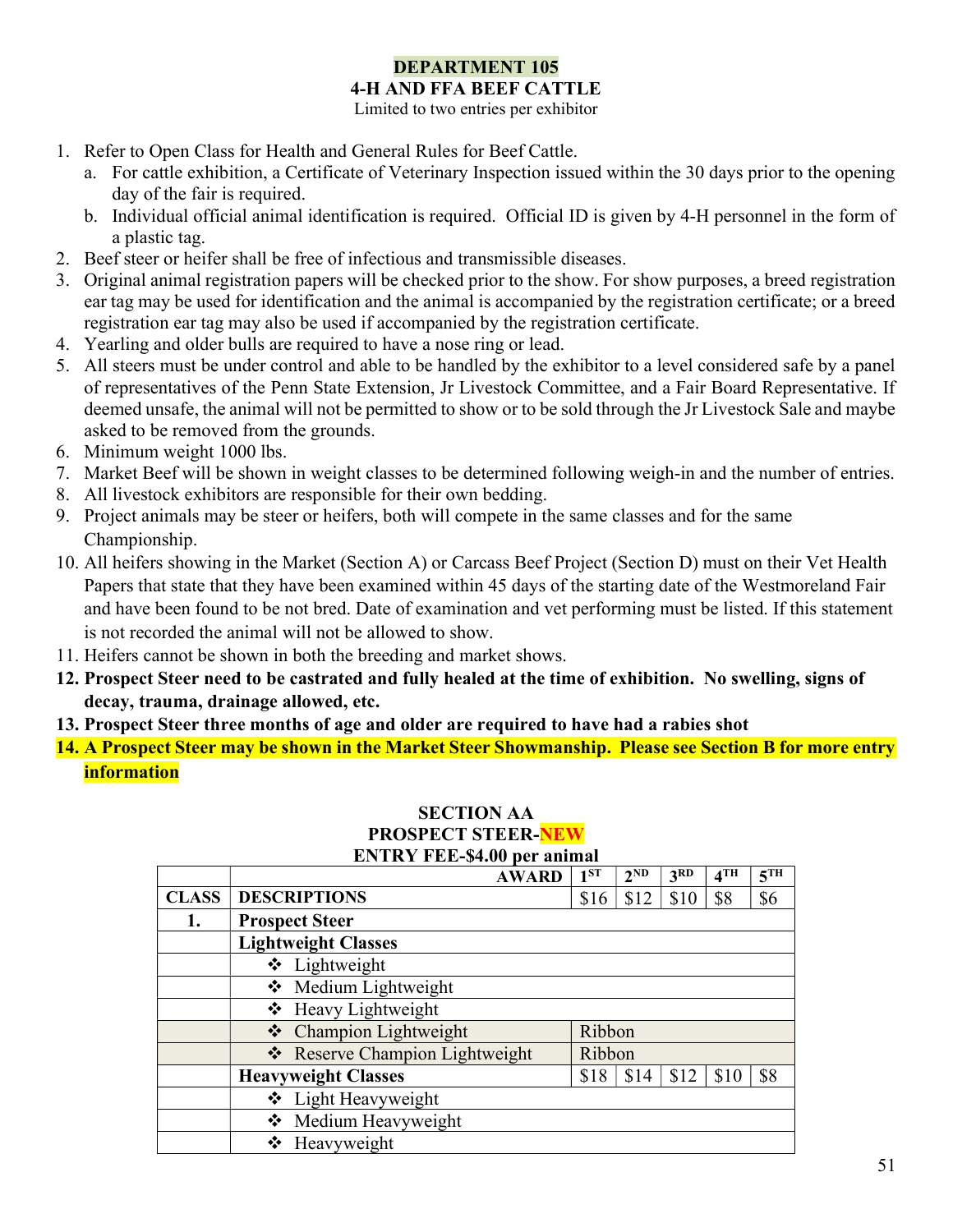| ❖ Champion Heavyweight                       | Ribbon  |
|----------------------------------------------|---------|
| ❖ Reserve Champion Heavyweight               | Ribbon  |
| <b>Grand Champion Prospect Steer</b>         | Rosette |
| <b>Reserve Grand Champion Prospect Steer</b> | Rosette |

#### SECTION A MARKET BEEF ENTRY FEE - \$4.00 per animal

|              | <b>AWARD</b>                              | 1 <sup>ST</sup> | $2^{ND}$ | 3 <sup>RD</sup> | $4$ TH | 5 <sup>TH</sup> |  |  |  |
|--------------|-------------------------------------------|-----------------|----------|-----------------|--------|-----------------|--|--|--|
| <b>CLASS</b> | <b>DESCRIPTIONS</b>                       | \$16            | \$12     | \$10            | \$8    | \$6             |  |  |  |
| 201.         | <b>Market Beef</b>                        |                 |          |                 |        |                 |  |  |  |
|              | <b>Lightweight Classes</b>                |                 |          |                 |        |                 |  |  |  |
|              | ❖ Lightweight                             |                 |          |                 |        |                 |  |  |  |
|              | ❖ Medium Lightweight                      |                 |          |                 |        |                 |  |  |  |
|              | ❖ Heavy Lightweight                       |                 |          |                 |        |                 |  |  |  |
|              | Champion Lightweight                      | Ribbon          |          |                 |        |                 |  |  |  |
|              | Reserve Champion Lightweight<br>Ribbon    |                 |          |                 |        |                 |  |  |  |
|              | <b>Middleweight Classes</b>               | \$17            | \$13     | \$11            | \$9    | \$7             |  |  |  |
|              | ❖ Light Middleweight                      |                 |          |                 |        |                 |  |  |  |
|              | Medium Middleweight                       |                 |          |                 |        |                 |  |  |  |
|              | ❖ Heavy Middleweight                      |                 |          |                 |        |                 |  |  |  |
|              | <b>Champion Middleweight</b>              | Ribbon          |          |                 |        |                 |  |  |  |
|              | Reserve Champion Middleweight             | Ribbon          |          |                 |        |                 |  |  |  |
|              | <b>Heavyweight Classes</b>                | \$18            | \$14     | \$12            | \$10   | \$8             |  |  |  |
|              | ❖ Light Heavyweight                       |                 |          |                 |        |                 |  |  |  |
|              | ❖ Medium Heavyweight                      |                 |          |                 |        |                 |  |  |  |
|              | ❖ Heavyweight                             |                 |          |                 |        |                 |  |  |  |
|              | Champion Heavyweight                      | Ribbon          |          |                 |        |                 |  |  |  |
|              | Reserve Champion Heavyweight              | Ribbon          |          |                 |        |                 |  |  |  |
|              | <b>Grand Champion Market Beef</b>         | Rosette         |          |                 |        |                 |  |  |  |
|              | <b>Reserve Grand Champion Market Beef</b> | Rosette         |          |                 |        |                 |  |  |  |
|              | County bred/Homebred Animal               | Rosette         |          |                 |        |                 |  |  |  |

### SECTION B 4-H AND FFA BEEF CATTLE SHOWMANSHIP

- 1. 4-H and FFA members must show either a market steer or market heifer in the fitting and showmanship contest provided the animal has been carried as a project and is owned by the exhibitor.
- 2. Judging based on 75% showmanship and 25% fitting.
- 3. Up to  $6$  (six) classes will be created and will be determined by the entries received.

# Exhibitor may show Market Steer, Market Heifer, or Prospect Steer

|              |                                 | <b>AWARD</b> | 1ST     | $2^{\rm ND}$ | 2RD | $\boldsymbol{A}$ TH | $5$ TH |
|--------------|---------------------------------|--------------|---------|--------------|-----|---------------------|--------|
| <b>CLASS</b> | <b>DESCRIPTIONS</b>             |              |         |              |     | \$8                 | ሰጣ     |
|              | Showmanship                     |              |         |              |     |                     |        |
|              | <b>Champion Showman</b>         | Rosette      |         |              |     |                     |        |
|              | <b>Reserve Champion Showman</b> |              | Rosette |              |     |                     |        |